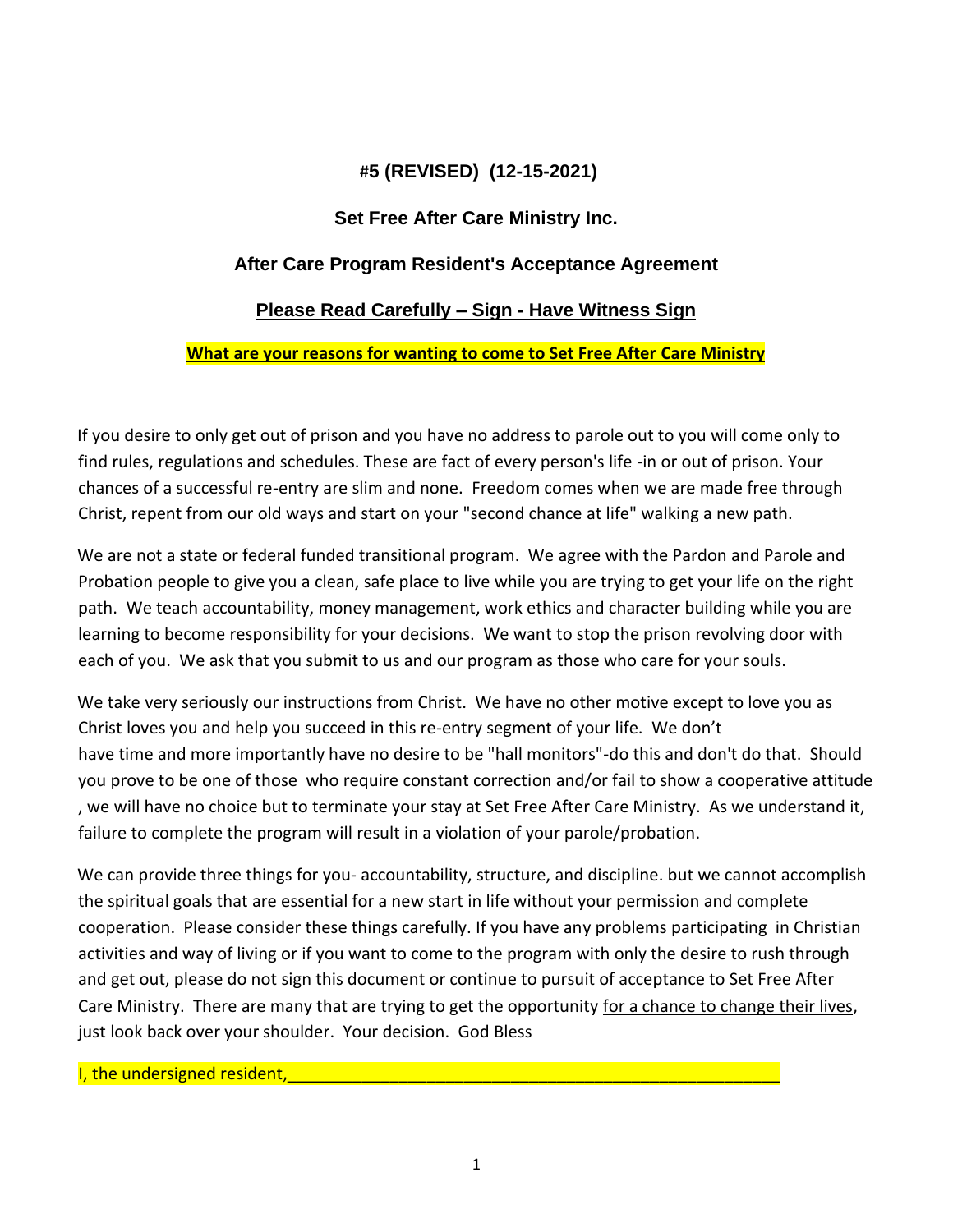("Resident") do hereby agree to follow the rules and guidelines of both the Set Free After Care Ministry, Residence ("House") and Set Free After Care Ministry, Inc. ("Ministry") both of which are referred to hereunder individually and jointly.

I will reside as a resident under the Set Free After Care Program which is set up as a **1 year program**. The length of the program is determined by my progress and ability in preparing me to live on my own in a free society. This is determined by the Director of the program. If I need longer and space is available, it can be arranged.

I understand that House is operated on a space available basis and that adequate housing may not be available upon my release date. *Lalso realize that I am not eligible for this program if court charges filed* against me are still pending.

If I am released from prison and must ride a bus to the agreed location (Monroe, Ga.), I will arrive at the agreed upon location on time and under no circumstances leave the bus station in Monroe until I am picked up by Set Free After-Care personnel. Failure to abide by this rule will immediately VOID the agreement with Set Free After-Care Ministry.

If I am released on parole or probation, I understand that it is my responsibility to contact my parole or probation officer on time and give the House Director the name, address and all phone numbers of these officers. I understand that while at Set Free After-Care Ministry the staff will discuss and send a written report of my progress in program with D.C.S (Probation and/or Parole officers) each month.

I further understand that this is not just a transitional residence, but House is designed to build me up and establish me in the faith, as well as to assist me to plan and prepare my future by means of mandatory courses in financial management, life development, and life skills that will be supplied as soon as possible by Set Free After-Care Ministry. The goal of the House, Ministry and the Resident is to work together so that they can stop the revolving door of prisons.

**Before Release from Incarceration**

**I, the undersigned resident, do agree to the following general guidelines that are required by Set Free After-Care Ministry, Inc. and the specific guidelines that will be required by the House.** 

**I will:**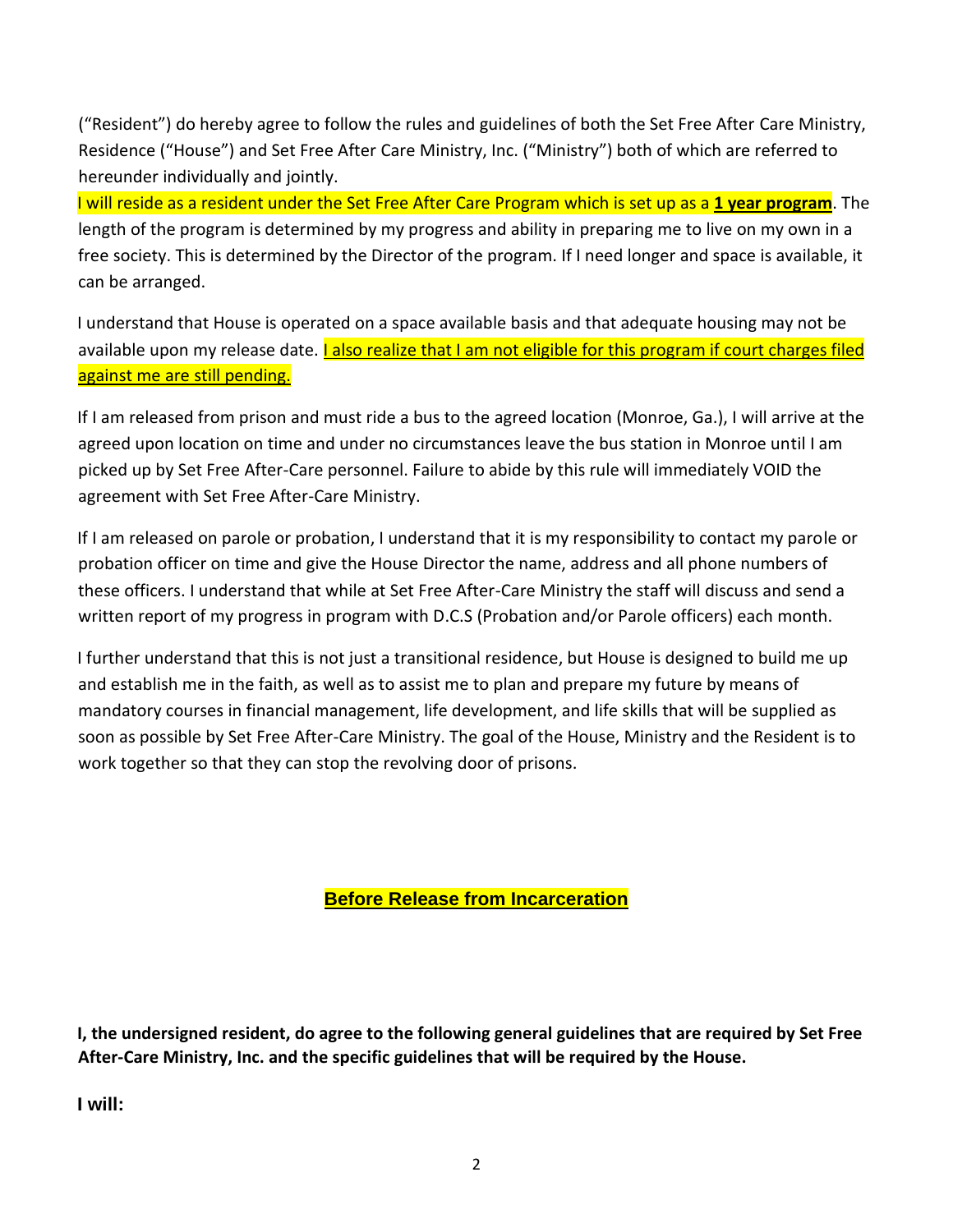**1. Read and fill out the Ministry forms that are given to me prior to release by my Counselor and Chaplain to be mailed back to Set Free After Care Ministry, Inc. at: 3482 Keith Bridge Road, Box 108, Cumming, GA. 30041.** 

**Inmate will read and sign: \_\_\_\_\_\_\_\_\_\_\_\_\_\_\_\_\_\_\_\_\_\_\_\_\_\_\_\_\_\_\_\_\_\_\_\_\_\_\_\_\_\_\_\_\_\_\_** 

**(1) INMATE INFORMATIONAL SHEET Form #2 must be witnessed and signed (2) RESIDENT'S ACCEPTANCE AGREEMENT FORM #5 , must be witnessed and signed**

**Chaplain will fill out and sign: CHAPLAIN'S FORM # 4 Counselor will fill out and sign: COUNSELOR FORM # 3** 

**The Counselor will mail ALL of the forms together with the Inmate forms to Set Free After Care Ministry, Inc. Box 108 3482 Keith Bridge Rd. Cumming,Ga.30041 2. \*\*\*YOUR REQUEST WILL NOT BE PROCESSED UNTIL ALL SET FREE AFTER CARE FORMS HAVE BEEN RECEIVED AND REVIEWED BY THE SET FREE AFTER CARE BOARD OF DIRECTORS,** 

**Ministry staff or the House staff prior to release.** 

**3. Agree to a face-to-face and/or phone interview with either Set Free After Care** 

# **Requirements for Acceptance to Set Free After care**

**1. ### Resident** must have his Social Security card in his personal file. **\*\*\*\*NOTE\*\*\*\*\* this is a non-smoking Christian Facility \*\*\*\*\*\*\*\*\*** 

- **2. ## Resident must have his birth certificate (or a certified copy) in his file to bring with him. \*\*\* We will not accept you without the birth certificate \*\*\*\***
- **3. Resident must MAIL or bring with him, his first two (2) weeks rent in advance (\$ 550) to Ministry, ( If possible) This will be held in a special bank account awaiting his arrival.**
- **4. Resident must bring his \$25 debit card from prison (unused) with him for his personal items upon arrival. House and Ministry will assist you in acquiring them the next day**
- **5. \*\*\*\*\*\* MOST IMPORTANT\*\*\*\*\*\***

**ITEMS 1- 2 MUST BE CONFIRMED BY THE INMATE , HIS COUNSELOR, OR THE CHAPLAIN BEFORE WE WILL ACCEPT HIM INTO THE PROGRAM. You need to make sure you take care of this BEFORE your release date. YOUR RESPONSIBILITY. The Parole Board will not be happy if you if YOU mess this up.**

**6 .If you must be on EM (Electronic-monitoring) It would be to your advantage to find an outside sponsor to help insure this monthly Parole Monitoring fee is paid. We will not pay it for you.**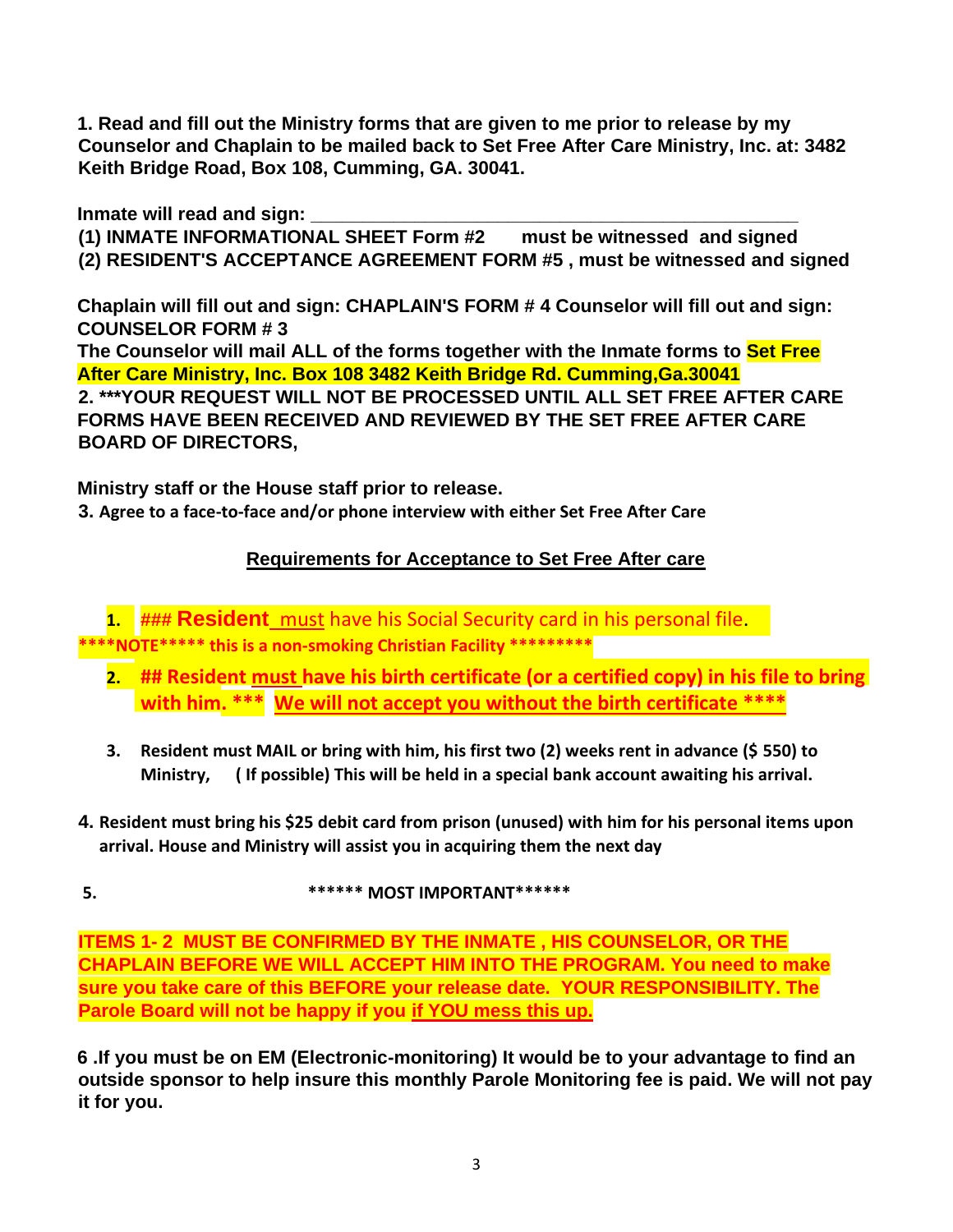## **THERE ARE NO EXCEPTIONS TO THIS RULE -YOU MUST MEET ALL REQUIREMENTS IN 1 TO 5. SET FREE AFTER CARE MINISTRY AND ITS STAFF OR VOLUNTEER PARTNERS WILL NOT AND CANNOT PAY THE RENT FOR YOU.**

**7.Resident will also agree that he is responsible for any willful damage to the House and repair expenses will be deducted from his earnings in funds deposited.** 

# **After arrival at Set Free After Care Ministry House**

**1. I will submit myself to the guidance of Set Free After Care Ministry, House and House Director and its staff and will "walk in love" as defined by: NO negative talk, coarse language, profanity, and/or racial slurs directed towards anyone in the Ministry or resident at the House. This will not be tolerated.** 

**2. Be accountable for my actions and attend all regular programs and life skill programs as required by House.** 

**3. I will not use, have on my possession, or bring ANY alcoholic beverages and/or illegal or non-prescribed drugs, tobacco or any forms of tobacco parafanila, or pornography onto the property; this means NO SMOKING ANYWHERE. This is grounds for immediate dismissal from the House.** 

**4. I will submit to random alcohol and drug testing done by House at any time deemed necessary. Failure of any test will be grounds for immediate dismissal from the House and program and you will be responsible for the cost of that failed test..** 

**5. I will diligently seek employment. No nights or Sunday employment will be permitted without permission from the House Director.** 

**6. When seeking employment I will provide the House Director with a daily list of names and numbers of the places visited for employment. This will be filed by the House Director in the resident's file.** 

**7. I will immediately contact House upon receiving a job and give them the complete name, address, and phone number of my employer.**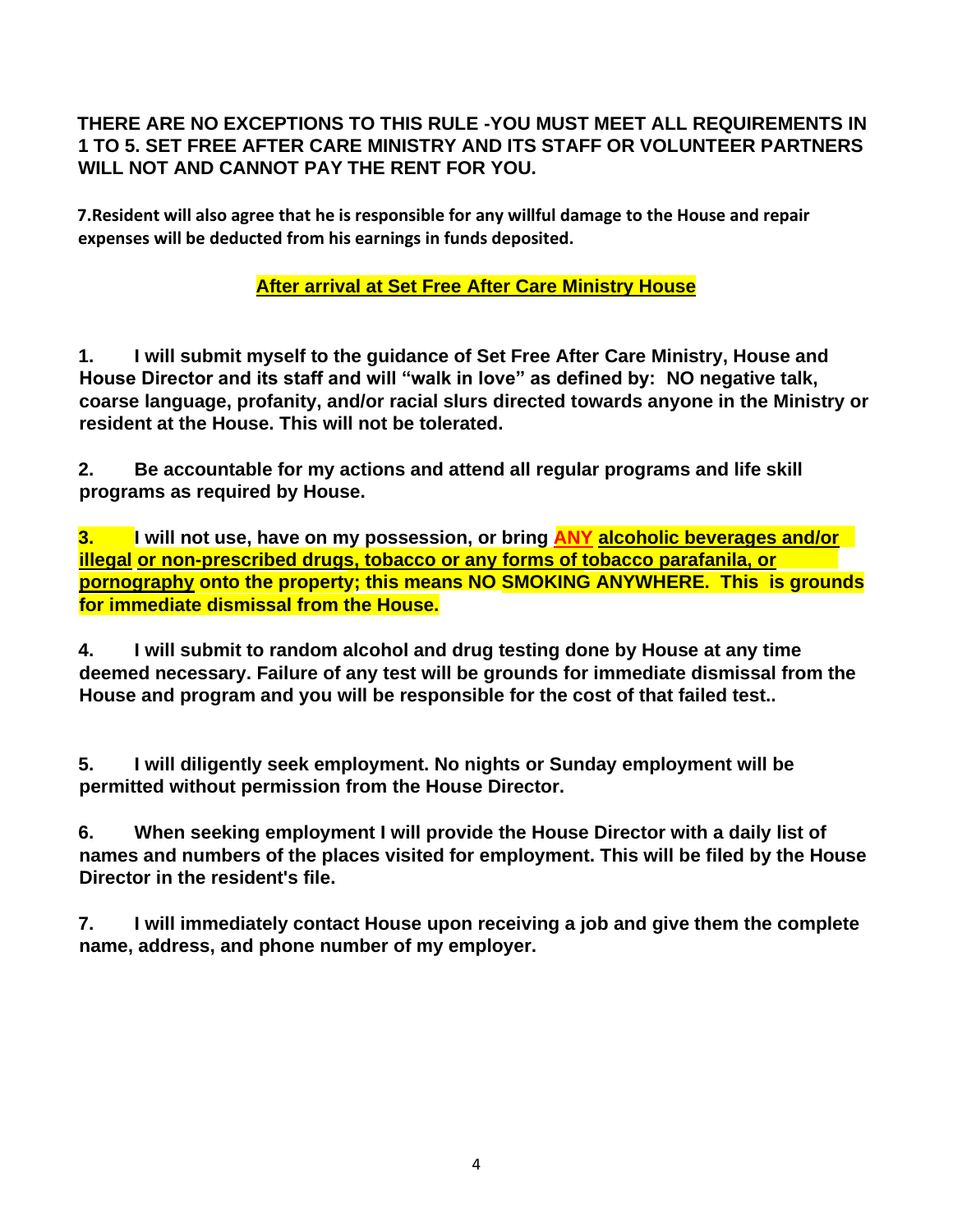# **As part of financial management (budgeting) training**

**I agree to accept and follow the guidelines of the House concerning the money management practices concerning my paychecks which will follow these guidelines:** 

**All paychecks come back to the house director for processing as part of learning money management. All monies given by family, earned at TC, or on the books will be turned in to be put in your savings account (no exceptions) All money mailed from family or friends for the resident will be handled in like manner and will be deposited in the resident's saving account. This applies to ALL money and/or checks** 

**1. Upon arrival at the HOUSE, the resident will sign over a limited Power of Attorney for the Ministry to collect and cash payroll checks. \*\*\*Resident WILL NOT CASH HIS OWN CHECK\*\*\* Rent, savings and other costs will be left to the discretion of the individual House managers. Each week the House Director will prepare and issue a "Funds Tracking Sheet" to the Resident showing and tracking every penny that he brought with him, earned, received or saved.** 

**2. A savings account will be set up for the resident so that a portion of his regular paycheck will be deposited for his future use and returned to the resident upon completion or dismissal from the one year program.** 

**This money will NOT be used by Resident unless deemed necessary by The House Director.** 

**3 Resident will not be allowed to keep his entire check, nor allowed a checking or savings account , nor a debit card/ credit card and will not be allowed to withdraw this money out of the bank** 

**4. The resident WILL NOT HAVE OR PURCHASE and automobile.** 

**5 The resident WILL NOT PURCHASE a cell phone or incur any debt or liabilities while they are a resident in the Ministry House. If the resident is on food stamps, the prepaid cell phone issued by Defaces is allowed. After he has reached \$550 in his account, he will be eligible for (running money) \$30 out of his next check. If he has a prepaid cell phone he will have to pay it out of the running money. Residents parents or relatives may purchase him a phone (no contracts or bills to pay).**

. **6 Rent is due every week (Currently \$275.00) and if the resident has not gotten a job after the first two weeks, the rent becomes his responsibility and any back rent will come out of his future earnings. Rent will be paid in full prior to anyone leaving the program or getting a visitation pass.**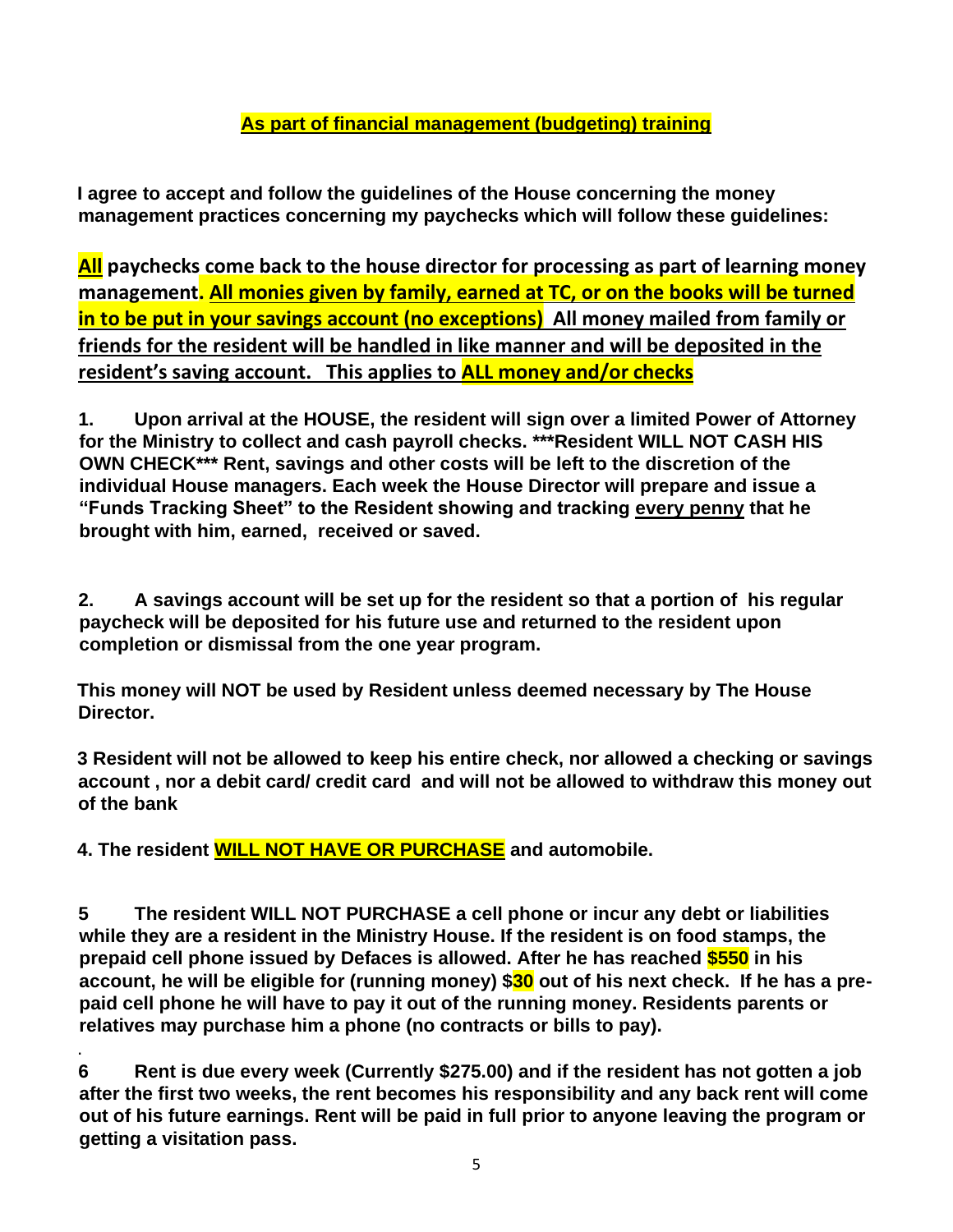**Resident will abide by all of the posted House rules concerning the House activities: curfew, chores, programs, visitation, rent, signing in/out sheet, attitudes etc.** 

**Failure to comply with the House Rules and policies are grounds for dismissal from the program. Your privileges are determined by how you follow rules.**

**The resident agrees to give up his rights under the Georgia Tenants Act and agrees to leave immediately and peacefully when and if asked to do so by the House Director.** 

**If the resident is on parole or probation, it is the obligation of the House and Ministry to notify them that the resident no longer lives at this location. The resident is totally responsible for meeting all of his requirements with his parole officer, probation officer and the courts (fines, reporting, drug/alcohol test, and driver's license suspensions, EM monitoring).** 

**Resident is responsible for paying all of the Parole Board fees and charges. As part of money management, the House will assist the Resident to purchase a money order from his savings to pay these parole obligations.**

**All payments and money orders will noted on " Funds Tracking Sheet".**

**The resident hereby releases the House and Ministry of any and all legal responsibilities for his personal safety while he is a resident at the House.** 

## **Limitations of Ministry's Responsibilities.**

**The Ministry shall act only as facilitator in relation to Resident and House and is to perform no other services except for those stated herein. The Ministry's duties are ministerial in nature and is only being engaged based upon its duties as set forth herein and, other than due diligence inquiries, the Ministry shall act in "execution only" capacity, and shall not exercise any independent judgment in relation to any of the matters referenced herein.** 

**House has the option to either accept or reject any particular Resident referred to it by Ministry. The Ministry is not responsible for any acts or omissions of either the House or the Resident. The Ministry expresses no opinion as to the eventual suitability or likelihood of success for any particular Resident to fit within the House, its Rules and its other inhabitants, whether Residents referred by Ministry or not. Although Ministry is available as a Resource to accomplish its goal of integration of Resident into regular, productive life and will provide assistance and teaching as requested, it is the responsibility of House and Resident to work together to accomplish these goals.**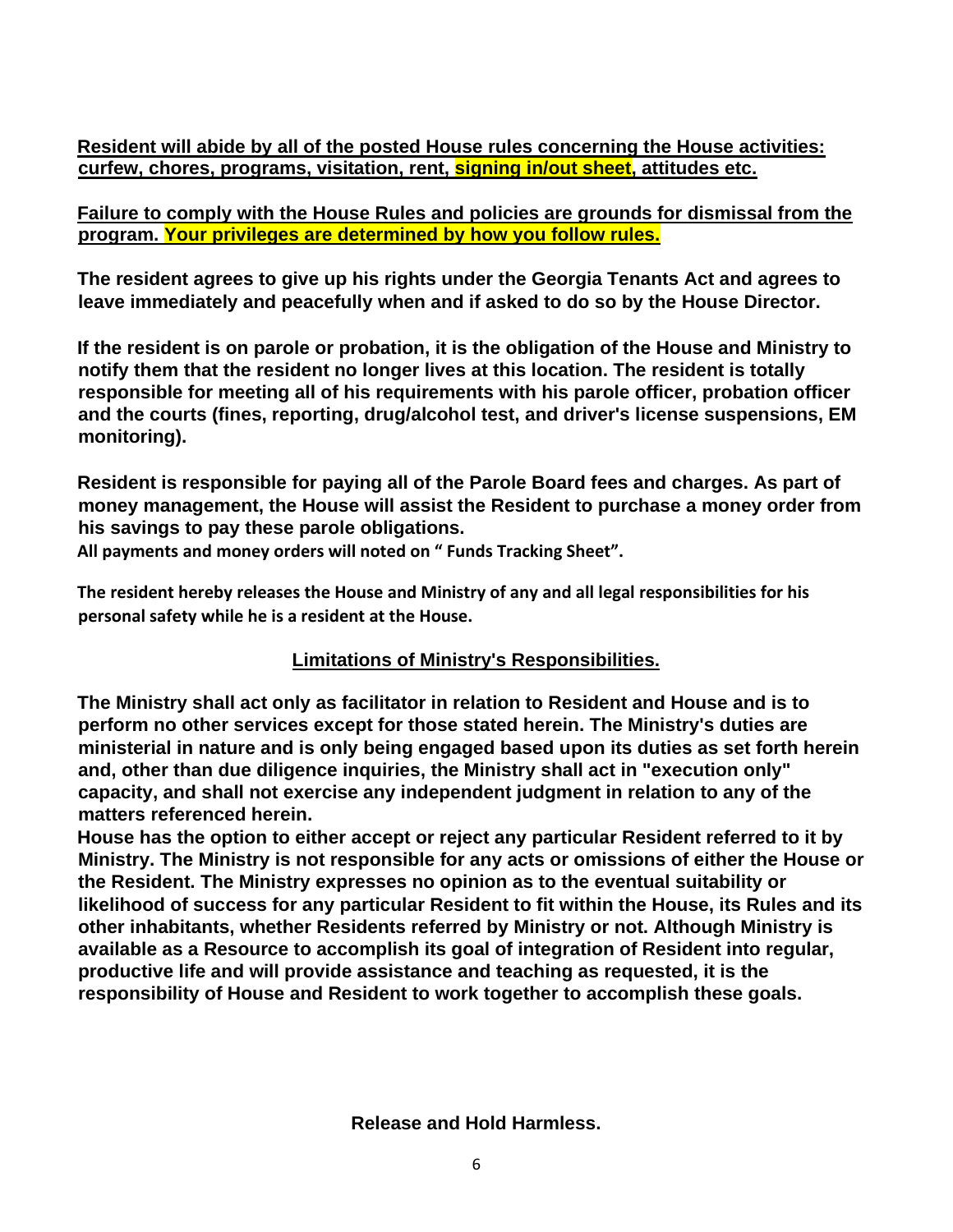**House and Resident hereby irrevocably fully and completely release and hold the Ministry harmless for all matters concerning House and Resident, other than for its own breach of this Agreement. Further, House shall fully indemnify the Ministry from any claim, proceeding, judgment or penalty that any person, business, governmental body or Court may bring against Ministry related to the Placement of Resident and his behavior in the Community or any collateral issues thereto which indemnification shall include, but is not limited to, all attorneys' fees as and when they might arise, through to final appeal, together with the imposition of any tax, judgment, levy, penalty, impost, duty, assessment, or lien against the Ministry and any damages (whether actual, general, consequential, special, punitive or otherwise) arising out of the performance of the Ministry's duties hereunder or in the performance of its duties as required by law.** 

**Residents will be assigned a mentor from the outside as soon as possible that will work with them, when available, to help them work through life as the stumbling blocks appear. The resident will be expected to treat the mentor with respect and complete the assignments given to him to work on between the meetings.** 

## **REMEMBER THESE MEN ARE GIVING THEIR TIME, WITHOUT PAY, TO HELP YOU STAY OUT OF PRISON.**

**The purpose of these guidelines is to produce a mutual winning situation for the Resident, the transitional House, and the community. Ministry wants to effectively provide each Resident with the help needed to complete this year of restoration toward becoming a productive and crime-free citizen while protecting the House and its Director from any Resident who would not fit into the program or who may attempt to waste the hard work and money that has been put forth in his behalf.** 

**We also want to protect the House from the negative impact of any community that may not be in agreement with a second chance ministry such as Set Free After-Care Ministry or the House.** 

**We are very serious about our mission to help you get back on your feet. There are four things that will cause you to fail in this program.** 

**STAY COMPLETE AWAY FROM THEM: Drugs, Alcohol, Tobacco, Pornography and Women.** 

#### **SECOND CHANCES LIKE THE ONE THAT SET FREE AFTER CARE MINISTRY HAS GIVEN YOU ARE NOT NORMAL IN TODAY'S SOCIETY, CHERISH IT AND THANK GOD FOR HIS BLESSING.**

**I, the undersigned Resident, have read and do understand everything contained in this program. I agree to abide by the rules of this program, House and its staff. I agree to do this with a cooperative spirit realizing that the only reason this program exists is to help me to be able to succeed, so that I can once again become a crime free citizen who can earn an honest wage and not have to return to prison.**